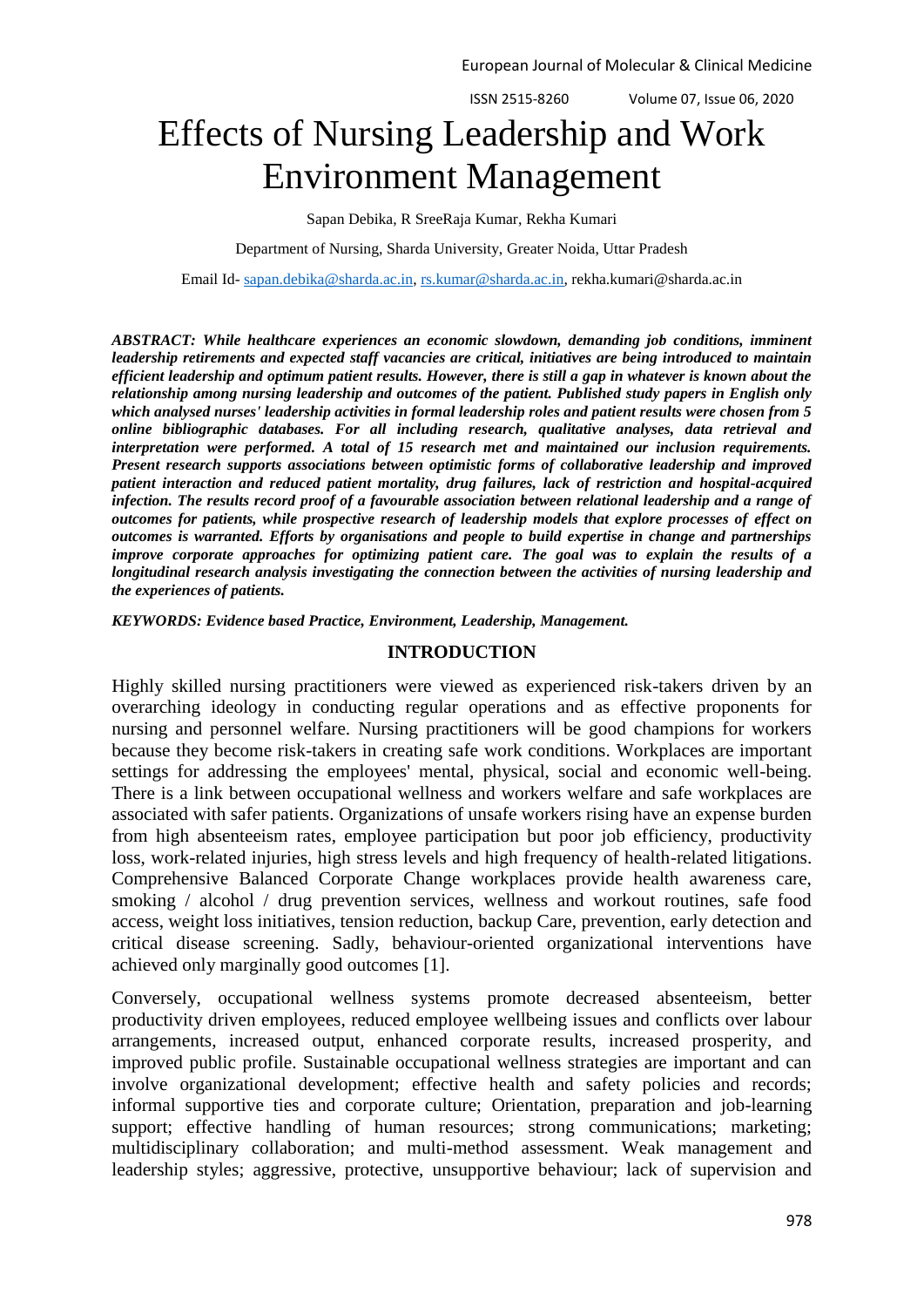guidance; control; and lack of acknowledgement of achievements have been described as major stressors. And, on the other hand, Positive workforce engagement programs, such as mutual business goals, learning incentives, job growth, pay systems, flexibility, Strategies on engagement and leadership, wellness and well-being services for workers, workplace satisfaction, transparent types of management and involvement and Empowerment approaches associated with progressive leadership encourage safe environments based on workers. The following leadership characteristics were described as important by Magnet hospital nurse leaders: open, constructive, communicative, versatile, strong listener, truthful, active, informed, optimistic, compassionate and visible; these traits empower people to seize control [2].

Several researchers came to a conclusion, the bottom-up and top-down strategy for introducing an advancement in nursing may be a positive. The top-down will work with a predefined concept, particularly if the idea has been previously developed, implemented in the enterprise, and if strong system-wide implementation is necessary. That can be terribly effective if staff at the front line were engaged in the regulatory framework and pilot test. The bottom-up methodology helps front-line staff to play a significant role in defining problems and development plans. This encourages innovative staff responsibility and efficient adaptation to specific settings. Under this situation, the members of risk-takers exercise participatory strategy and constructive leadership. Professional councils of nurses have been established to decentralize activities and help employ staff. Popular councils include Council of Administration, Council of Policy and Practice, Council of Efficiency, and Council of Science and Education [3].

Significant evidence has been introduced over the past decade that the characteristics of nursing work environments, particularly nursing staff, are linked to patient outcomes, which include risk factors and patient mortality like medication errors, hospital-acquired infections, pressure ulcers and falls. Successful nurse leaders maintain proper training and other services are in order to deliver secure treatment and optimum results for the patient. Professional nurse executives at the corporate level lead to policy strategies by engaging in decisionmaking at the senior level and their willingness to affect how nursing is performed and respected. Front-line supervisors involve nurses at hospital and unit level in decision-making around patient experience and personnel, quality management programs, and continuing development experiences to enhance optimal service performance. The recent economic crisis, health and safety issues correlated with challenging work conditions, more executives entering retirement, and expected shortages of workers are questioning healthcare leaders' capacity to support, let alone enhance, patient care rates. Successful nursing leadership is vital to promoting strategies for progress in the struggle for institutions to render procedures more cost-efficient and increase results, recruit and maintain high-performing personnel and be more receptive to patient needs [4].

This research aims to explain the results of a systematic analysis of literature studies that explores the association among activities of nursing leadership and outcomes of the patient.

## **LITERATURE REVIEW**

It was considered that excellent organizational systems were flat with autonomous nursing divisions that had good nursing presence within the organizational framework. The nursing supervisor worked at the organisation's corporate level and deferred to the chief executive. Many hospital officials are now dealing with new hospitals being constructed or current buildings being revamped to fit modern technologies, various groups of patients and more intimate and family-oriented rooms instead of multi-bed units. Researchers suggested that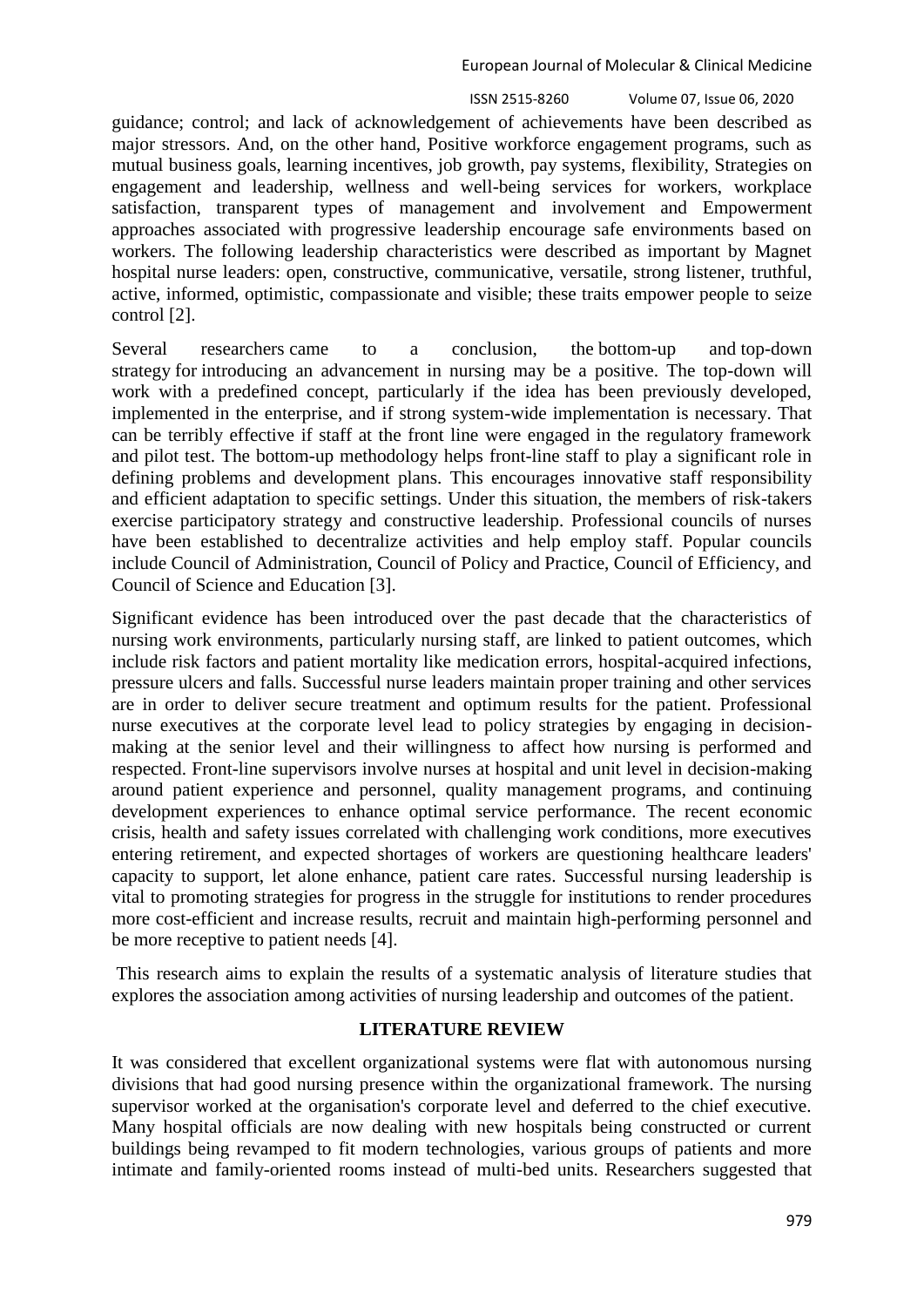ISSN 2515-8260 Volume 07, Issue 06, 2020

members ought to extend their scope of power and participation by engaging with boards of directors to achieve recognition of plans and to seek consent for capital funding; engage with elected representatives to receive legislative and financial support; and network with the other nurse leaders to acquire best practice examples and finished initiatives that demonstrated promising results. A project framework needs to be established that clarifies authority structures, contact lines and decision-making, and responsibilities and goals [4].

Several health care practitioners created and validated alternative methods of clinical provision by including nurses and other health care professionals in various positions around the treatment spectrum. That include the 10-Bed Hospital Model, Agile Group Self-Organized Model, Primary Care Team Model, Integrated Patient Care Engagement Model, Home Health Model, Adaptive Care Model, and Acuity customizable Beds Model. Researchers noticed that these modern models elevated the position of registered nurse (RN) to manager of primary care from admission to discharge and sometimes back into the society. They are sharpening patient emphasis. Treatment is handled by the nurse and guided by the patient. Engagement of patients and their relatives is included. Medical transfers and handoffs are smoothed and medical treatment is monitored after hospital discharge. Improved use of advanced testing, calculation and training methods. Technology is getting used to reducing labour-intensive paperwork, increasing coordination through exposure to knowledge and reducing actions and waste time. The simulations are driven by result estimation [5].

It was critical that caregivers be engaged early and frequently in the design and development of the new models. Replicable approaches have been identified that provide hospice treatment, emergency professional facility services and all-inclusive treatment for disabled persons. Researchers indicate that modern theory of organization assumes an organization to be an integrated system with integrated parts. There is not one suitable hierarchical framework, owing to the complexities and increasing situations. The architecture will help organize efforts to meet the aims of the organization. To solve the ever-changing challenges, institutions must be creative, adaptive, and robust. Good management strategies were viewed as participative, promoting and valuing employee input at all rates within the company. Nursing members were clear, open and dedicated to good contact. For teaching hospitals, patients showed higher expectations of safety, health benefits and flexibility of everyday life practices than patients for community hospitals. In surgical patients this was considered rather than for medical patients, which could indicate a disparity in the treatment needed [6].

In units with a higher proportion of casual staff, patients showed greater expectations of health benefits indicating that compliance with job conditions may affect patient care. Several papers on medical personnel, nurse-to - patient ratios, workforce composition, patient performance, clinical support, job organisation, doctor-nurse coordination, work atmosphere and partnerships to standard of treatment and nurse efficiency, including but not limited to: American Nurses Association, were reported during the year 2002. Researchers find the significant causes for resignations were reorganization and other adjustments. Organizational complexity, hierarchy, hierarchical leadership and inadequate access to knowledge have been shown to restrict control and exacerbate discontent, absenteeism and burnout [6].

Staff have been finding lacking leadership, training and growth incentives, access to knowledge, and promotion opportunities. A theoretical paper on the value of loyalty and trustworthiness, leadership, collaboration, continuity and mentoring has been written by scholars. She speaks about the role of managers shaping the society by establishing the ideal beliefs, principles and actions and through communicating. Trust and work satisfaction is significant predictors of loyalty and remaining will. Researchers in Australia have found positive connection among morale and interaction of the team, discussion, professional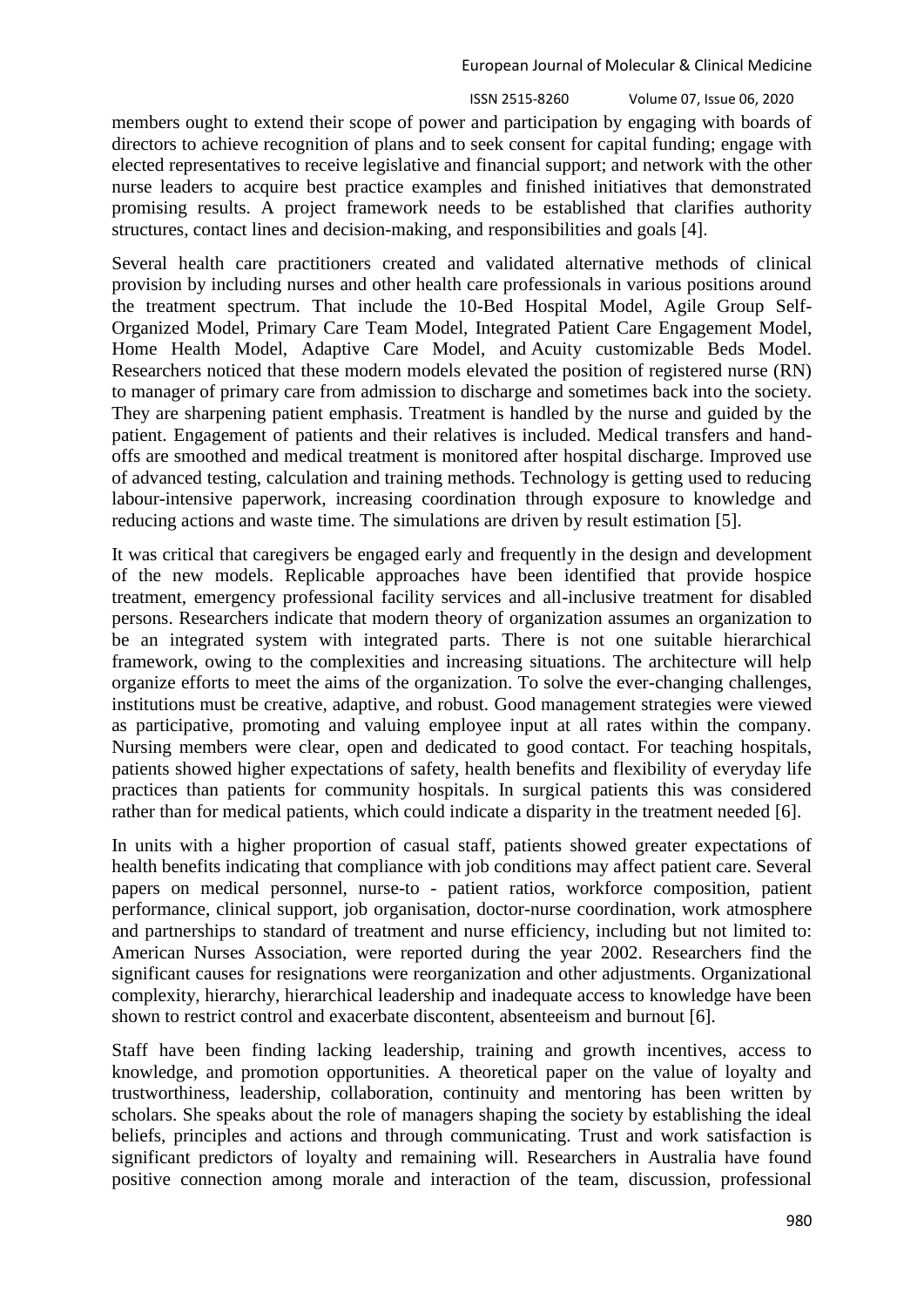recognition and less abuse of patients. Researchers believe that a strong level of leadership is the potential to promote confidence of workers. Acknowledgement of accomplishments and good results should be utilized to facilitate retention. Management engagement, participatory management, transformational leadership, collaboration, communication, open and effective members all led to work satisfaction, nurse productivity and positive care for patients [7].

## *Conceptual Framework:*

A conceptual model was built for the research analysis based on the system structure process outcome (SPO) (see Figure 1). This system includes three analytical domains: (1) systemic or context variables composition, (2) structures for organizing and promoting patient care procedures, and (3) treatment effects. Initially defined as a structure for conceptualizing the aspects of the field in healthcare, researchers postulated that each of these key dimensions was a sufficient prerequisite for the next one. Structures provide an impact on the systems and results. The SPO structure has been widely used to analyse relationships among institutional organizational features such as nursing personnel or leadership, and results of nurses and patients. Researchers describe the SPO framework in this review to analyse the links among outcomes of patients and leadership. As a framework, it has segregated the leadership style of nurse members in organizations. Leadership was loosely described as "the mechanism through which an entity tries to actively manipulate another person or community to accomplish a objective" [8].

Therefore, researchers classified leadership either as hierarchical or task-oriented. Experts clarified that leadership types can be generally defined as strategies that concentrate on individuals and partnerships (relationally oriented) to accomplish shared objectives or as types that concentrate on (task-oriented) systems and activities. The degree to which leaders adopt an approach to public relations, display empathy and reverence for followers, demonstrate gratitude and encouragement, and are sincerely concerned for their wellbeing. Transformation leadership, for example, is a type of relational leadership in which followers have confidence and reverence for the leader and are inspired to move above standard job standards in order to meet organizational objectives [9].

Leaders often vary in their emphasis or concentration on the aims of the organization and the methods for reaching those goals. Many with a clear mission orientation identify and coordinate followers' tasks, concentrate on objectives, processes, and development, create well-defined contact lines, and are likely to maintain their distant from the followers mentally. An illustration of a task-oriented approach is transactional leadership that stresses the trade or commercial interaction that takes place between members, subordinates and followers to do the job. The task of the transactional leader is primarily to identify the desires of followers and to track their fulfilment of the position. The process definition within the context has been described as the systems or frameworks of leadership through which members may relate to patient results. Examples of such processes can include promoting working environments that facilitate optimal healthy patient treatment, establishing transparent dialogue with staff to uphold consistent levels of service, or cultivating supportive partnerships with staff that encourage job engagement. Outcome takes into account the measurable care outcomes and researchers focused exclusively on outcomes for patients [10].

Patient results is described as results representing patient death, outcomes relating to patient protection such as occurrence of serious accidents affecting patients (e.g. nosocomial infections, falls) or problems during hospitalization, expectations of patient satisfaction with treatment, and utilization of health services such as duration of stay.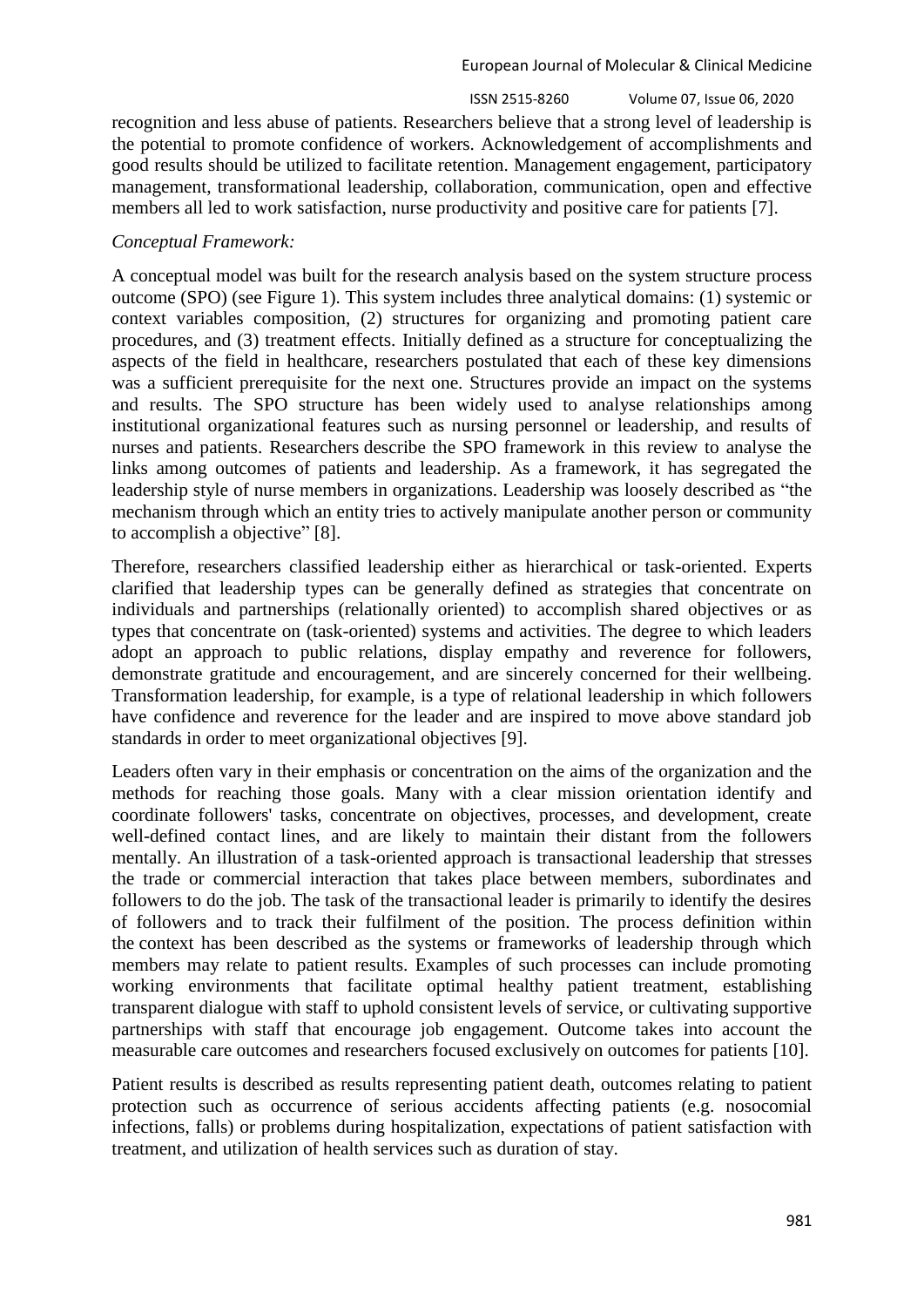

## **Fig. 1 illustrates the model of systematic review of Nursing Leadership**

## **METHODOLOGY**

## *Design:*

Design included empirical findings that explored the association between nursing leadership and single or multiple patient results in all forms of healthcare settings. Leadership or personality characteristics of personality types, attitudes, competencies, or habits is assessed as self-reported by members, direct leadership assessment, or followers' assessments of leading behaviours. A leader of a health care system has been described as a nurse in a structured leadership capacity at any stage (e.g. first line, middle and/or senior leadership / management roles) and who supervises other nurses. Clinical leadership trials of clinical nurses, leadership learning systems assessment or leadership tool research were omitted. Except certain reports that explored the correlation between leadership and patient results recorded or derived from institutional datasets as direct evaluation of patient outcomes. Reports in medical results reported by nurses or workers is left out. There was no limitation on the scope of the research, and papers were examined written in English only. Researchers provided quantitative analysis of the relationship between leadership and patient results, and statistically checked.

## *Sample:*

Five Bibliographic online databases were searched: Scientific Quest Complete, ABI Notify Dateline, Cochrane Systematic Review Database (CDSR), MEDLINE, ERIC, EMBASE, CINAHL and PsychINFO. A summary of the search strategy is given in Table 1. In the last analysis some of the repositories have updated but the architecture uses almost the same references as in the last examination. The reviews of Nursing Science, Nursing Planning, Nursing Leadership, The Leadership Review, Journal of Organizational Practice and Journal of Nursing Administration as well as the bibliographies of papers listed to be used in the study.

| <b>Search Database</b>   | Terms to be searched –        | <b>Results found (Total</b> |
|--------------------------|-------------------------------|-----------------------------|
|                          | <b>Quality of Healthcare,</b> | number of researches)       |
|                          | Leadership, Nurse,            |                             |
|                          | <b>Outcomes of Patients.</b>  |                             |
| Academic Search Complete | (TI or MM leadership) AND     | 2781                        |
|                          | (TI outcome* OR MM)           |                             |
|                          | 'Healthcare' OR MM            |                             |
|                          |                               |                             |

## **Table 1 illustrates the online searched database for the study of Nurse Leadership**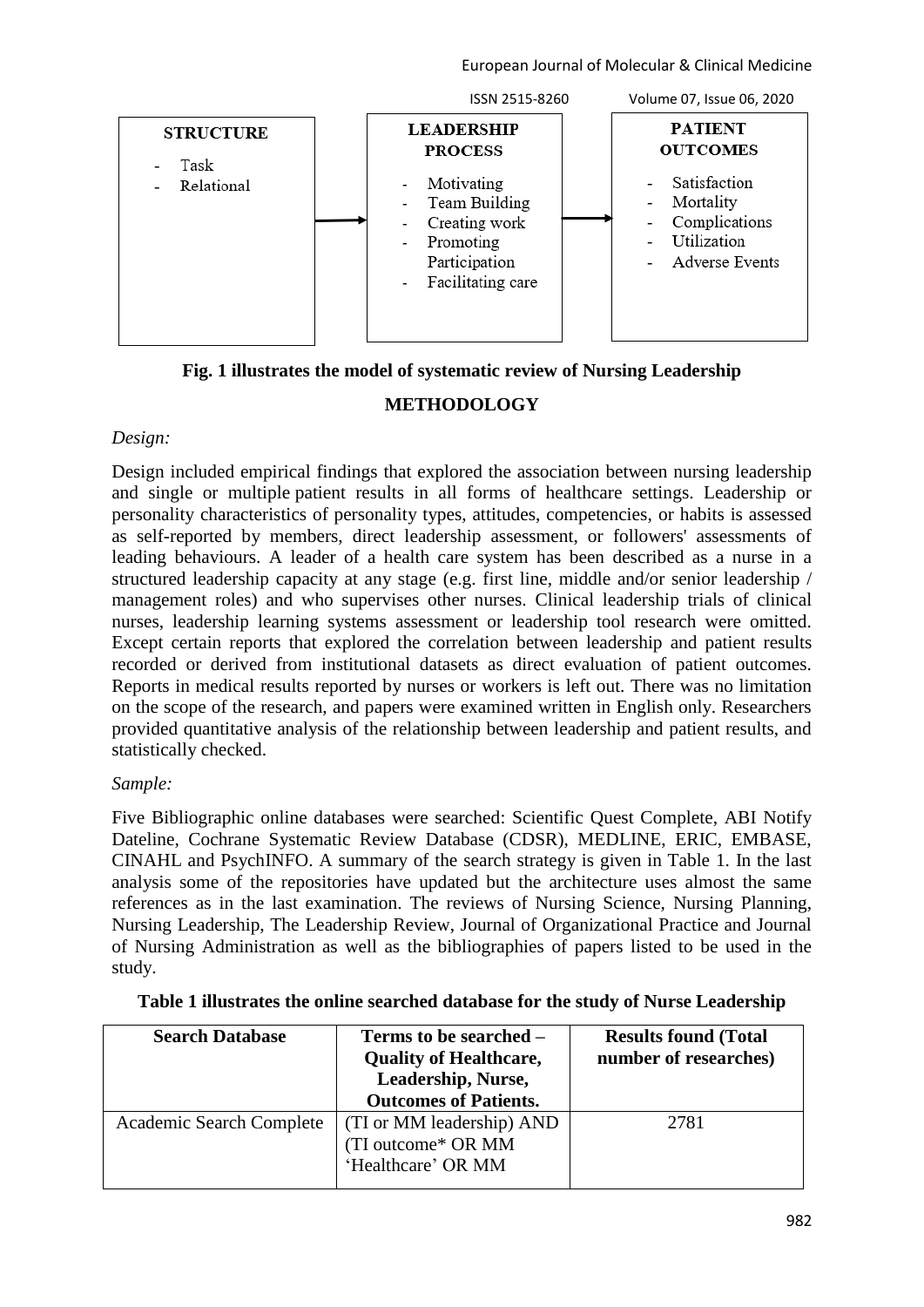|                            | ISSN 2515-8260           | Volume 07, Issue 06, 2020 |
|----------------------------|--------------------------|---------------------------|
|                            | 'outcomes of Nursing')   |                           |
|                            | <b>AND TX nurse</b>      |                           |
|                            |                          |                           |
| <b>ABI</b> Inform Dateline | (Leader) AND (Nurses)    | 55                        |
|                            | AND (Outcomes of         |                           |
|                            | Patients)                |                           |
| <b>EMBASE</b>              | (Nurse) AND (Leadership) | 3436                      |
|                            | AND (Research) AND       |                           |
|                            | (Quality of Healthcare)  |                           |
| PsychINFO                  | (Healthcare              | 1889                      |
|                            | Quality)(MESH) AND       |                           |
|                            | (Nurse)(MESH) AND        |                           |
|                            | (Leadership) (MESH)      |                           |
| <b>ERIC</b>                | 'Leadership' OR          | 216                       |
|                            | 'Healthcare Quality' AND |                           |
|                            | 'Patient Outcomes'       |                           |
| Manual search              |                          | 8                         |
| Total                      |                          | 8385                      |
| <b>Total Reviewed</b>      |                          | 116                       |

### *Instrument:*

The primary researcher and a research assistant reviewed search method names and abstracts of the papers listed. Reports that theoretically meet our inclusion requirements, and where inadequate evidence was accessible to render a determination on inclusion, were collected and analysed by the primary author and a study assistant for significance. The same quality assurance methodology was used to evaluate the analytical consistency of the final collection of publications which was modified and used in the original analysis and then used in other reported systemic analyses. Each research was twice checked by the lead author for accuracy. The adapted methodology was used for assessing each study's research architecture, collection, calculation, and statistical analysis. The method contains 13 requirements, and a minimum of 13 valid points for all 12 parameters may be given (Table 2). 11 things were rated as  $0 =$  unfulfilled or  $1 =$  achieved, and the result calculation item was rated as 2. Studies were then graded according to summed-point values as: strong (9–13), moderate (4–8) and low  $(0-3)$ .

| <b>Fulfilling Criteria</b>   | YES | NO |
|------------------------------|-----|----|
| Used probability sampling    |     | 14 |
| Prospective studies          | 19  |    |
| Sample drawn from more       | 14  |    |
| than one site                |     |    |
| Appropriate/justified sample |     | 13 |
| size                         |     |    |
| Anonymity protected          | 18  |    |
| Response rate $>50$ per cent |     |    |
| Valid measure of leadership  | 18  |    |
| Effects (outcomes) were      |     |    |

**Table 2 illustrates the brief study of quality assessments which includes the previous review studies**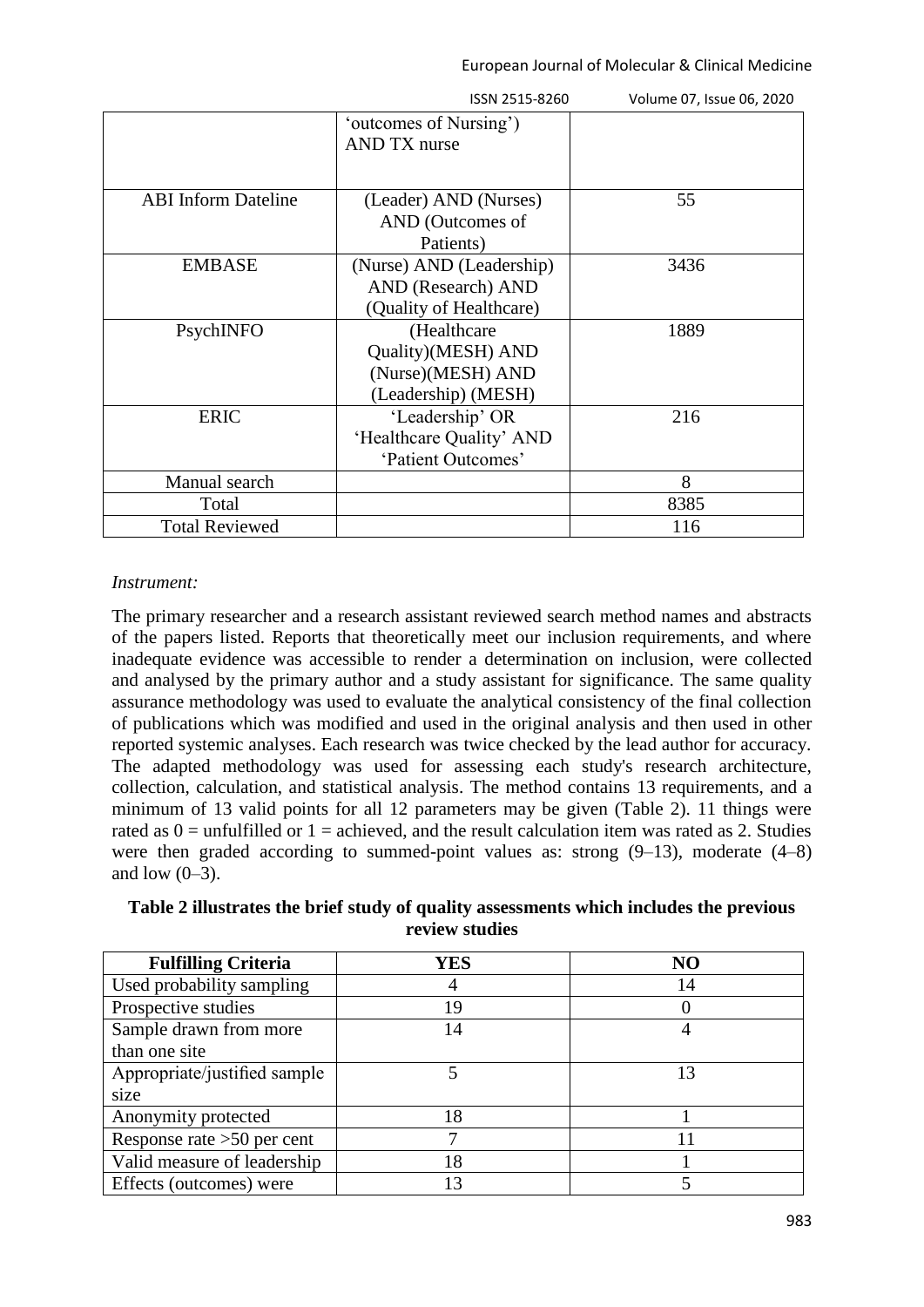|                            | ISSN 2515-8260  | Volume 07, Issue 06, 2020 |
|----------------------------|-----------------|---------------------------|
| observed rather than self- |                 |                           |
| reported                   |                 |                           |
| Reliable measure of        | 19              |                           |
| leadership                 |                 |                           |
| Theoretical                | 12 <sup>2</sup> | 6                         |
| model/framework used       |                 |                           |
| Management of outliers     |                 | 14                        |
| addressed                  |                 |                           |
| Correlations analysed when | 17              |                           |
| multiple effects studied   |                 |                           |

#### *Data Collection:*

The study researcher collected data from all provided articles and a research assistant doublechecked for accuracy. Information were extracted on the author of the report, article, region, research intent and concerns, theoretical context, nature, environment, topics, sampling process, measuring instruments, reliability and validity, interpretation, leadership measures, patient effect measures, significant and non-significant outcomes, discussion and recommendations. For the 12 studies maintained in this revised study, Appendix S1 contains data extraction along with the data from the many studies described in the previous analysis.

#### *Data Analysis:*

Leadership was classified as partnership or task-oriented, utilizing content analysis and the logical structure as a reference, and patient results were sorted into thematic categories based on their specific characteristics and our previously established categories of performance. Second, researchers identified patterns of relationships within each thematic category between relational or task-focused leadership styles and changes in specific patient outcomes. For starters, we looked into increasing leadership styles were more correlated with different results such as patient satisfaction, and if patient satisfaction as a consequence of leadership style improved or decreased. The associations identified were evaluated between the different types or behaviours of leadership and the results by group and importance ( $P < 0.05$ ). They also analysed studies for mechanisms in which leadership affected results that were either measured or addressed in studies and grouped into specific characteristics-based themes.

#### **RESULTS AND DISCUSSION**

Server and hand searches produced 8385 titles / abstracts, of which 116 were listed after the title and abstract analysis as potentially significant. One of the 116 studies was a reported journal article (McCutcheon) of one of the seven studies retained in the preceding analysis (Doran) which researchers received from a study database as a source. Investigators omitted the paper plus 90 others, leaving just 12 experiments after evaluating the study the met our selection criterion. They applied these 12 papers to the seven publications maintained in the previously published systematic analysis (Wong & Cummings) and identified the features of all 15 research that were included. Such papers reflect 15 initial experiments, with the exception of the (Capuano) report that was focused on the (Houser) analysis utilizing the same computational model, gathering data on the same variables in another environment and then applying the results to the (Houser) sample and checking the model over again. Between 2000 and July 2015, all 15 experiments were released and all but 4 were performed in the United States; the rest were done in Canada  $(n = 2)$  and Norway  $(n = 2)$ .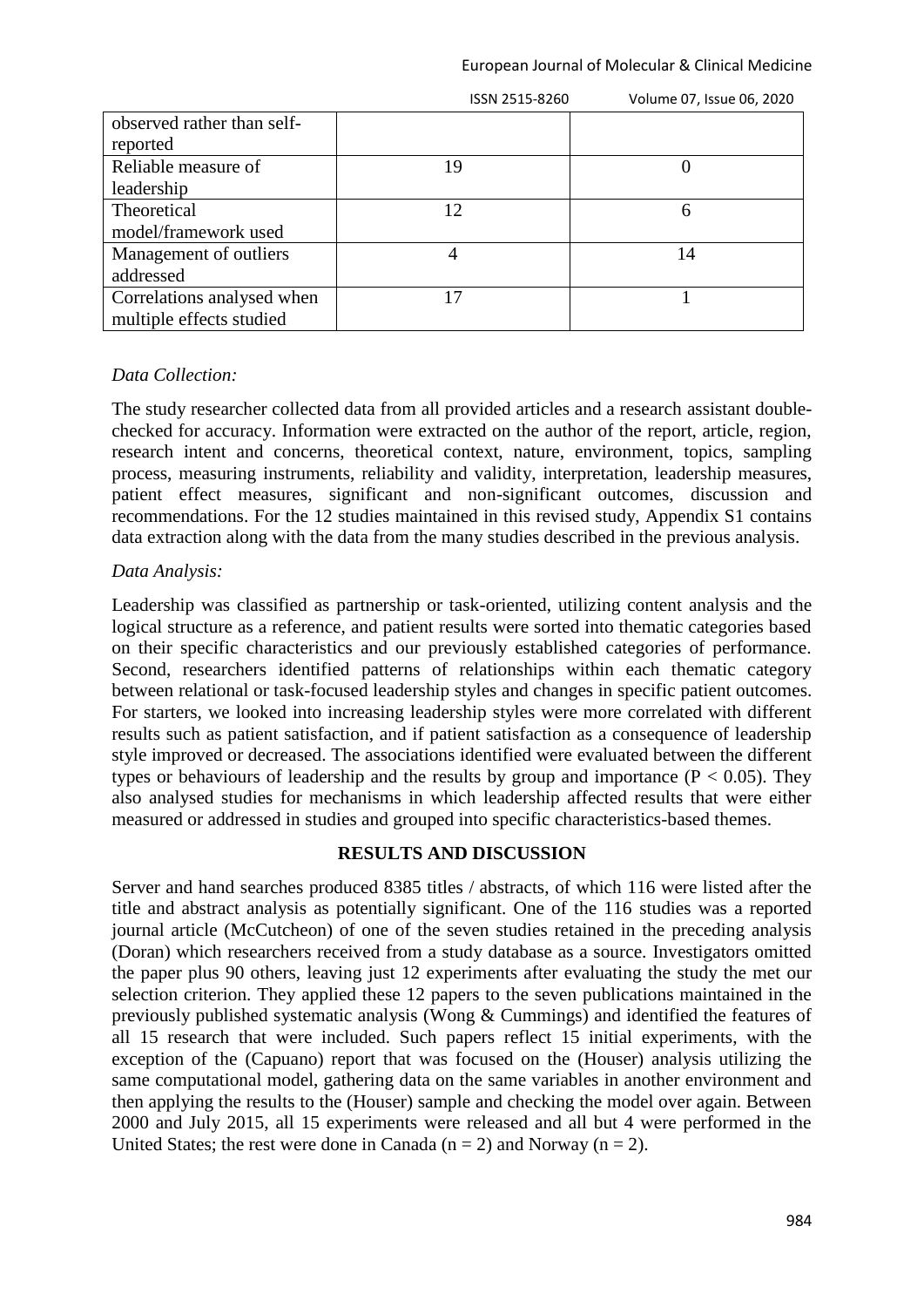The research reflected a number of treatment settings: hospital inpatient critical care centres  $(n=11)$ , nursing homes  $(n=3)$ , dialysis clinics  $(n=2)$ , ambulance departments  $(n=2)$ , health care services  $(n=1)$ , and neonatal intensive care clinics  $(n=1)$ . Given the number of environments the results have been collected. The research groups involved patients (n=8), patients and administrators (n=5), a cross-section of health-care practitioners comprising clinicians (n=1), a mix of nurses, support clinicians and unlicensed medical workers  $(n=1)$ and nursing supervisors (n=1). More information on the features of all 15 studies listed can be contained in Appendix S1.

The qualitative consistency of the papers in dispute is listed in Table 2. All items used a cross-sectional template and of the 15 papers published, 13 (90 percent) were classified as strong and 2 (10 percent) were classified as mild. The benefits of the study included the fact that the bulk (n = 14.96%) used accurate and relevant methods, were multi-site trials (n = 10.76%), had reasonable sampling scales ( $n = 12.85%$ ) and recorded multi-effect effects ( $n =$ 13.90%). Leadership was assessed in all but one sample, by asking followers to assess their formal leader's leadership style. Observed leadership activities measured by supporters of a leader relate more successfully to building the value of leadership assessment than participant self-report, since self-report assessments are prone to prejudice in relation to social desirability. 5 (25 per cent) research used only self-report indicators for patient results, including patient satisfaction. Many other success indicators for patients were prospectively obtained in the analysis or retrieved from institutional repositories. 13 (88%) studies documented using multi-variate analysis, including multiple regression, regression models, hierarchical linear modeling (HLM), or structural equation modeling (SEM). The category / organizational standard in 17 experiments was the unit of measurement for leading and patient results. Weaknesses of studies found in the quality appraisal referred specifically to participant participants, treatment of outliers, clear use of a philosophical or analytical context, response levels and reliability of the monitoring research for the measures used. Just 4 (8%) of studies recorded using random sampling and 8 (55%) registered less than 50% answer times.

In these tests, leadership was assessed as patterns, attitudes, competencies, and habits of leadership. Study-wide leadership principles or trends include transformational / transactional leadership, collaborative, participatory or cooperative leadership activities, task-oriented or relationship-oriented communication, resonant communication, leadership capabilities and assistance, confidence in leadership and optimistic leadership attitudes. An abstract definition of leadership was used as the foundation for the leadership component in 7 experiments (40 per cent). Researchers transformational leadership methodology was used in two studies transformational leadership activities paradigm was used in two other studies resonant leadership, the Bonoma-Slevin leadership model and the conceptualization of mission vs. relationship-oriented leadership by Bass and Stogdill was included in one of three experiments. Bass and Avolio's Multifactor Leadership Questionnaire (MLQ) (n=2 studies) and Kouzes Leadership Activities Inventory (LPI) (n=2 studies) were the most widely employed devices.

For the research, leadership measurements were developed in two studies: one used items from other structured tests to test task-and relationship-oriented leadership, and the other used items to assess leadership confidence. Leadership has been assessed in seven studies utilizing a portion or sub-scale of multidimensional job background steps. Nonetheless this pattern was apparent in the more recent quest in 5 of the 12 retained reports. The most widely used metric ( $n = 3$  studies) was Aiken and Patrician 's Nursing Job Index (NWI-R) sub-scale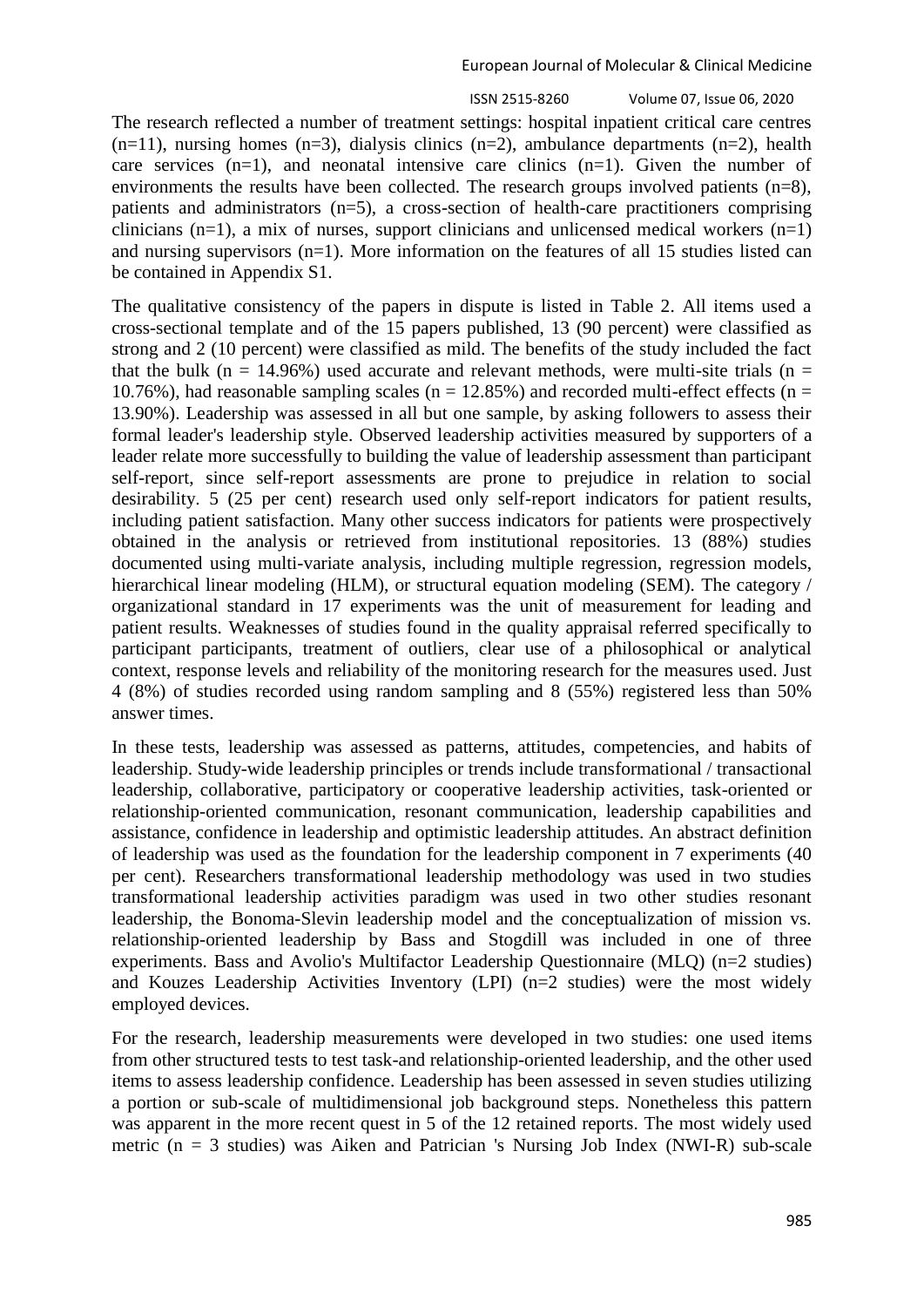manager ability and help and in 3 studies managers help sub-scales of Patient Protection Situation in Health Organizations study.

An empirical data on the linkages between nursing leadership and patient results was reviewed in this systematic review by expanding the examination parameters of the previous study to include research conducted between 2000 and 2015. Following our first comprehensive analysis, the 12 new articles conducted nearly twice the amount of research directly investigating the interaction between nursing leadership and a range of patient results. The majority of the 15 studies included represents promising developments in study architecture and methodology. Many trials were multi-site, various methods of research were introduced, more sophisticated methodological techniques were utilized and the partnership leadership and patient results were studied in a broader range of clinical environments, while the remainder were carried out in acute care. What was alarming was the fact that fewer than half of the research utilized specific leadership models, very few studies explored leadership processes affecting outcomes, over-reliance on cross-sectional structures and significant variability in patient experiences and clinical settings precluded greater integration in findings.

The results reinforce the claim that certain types of health experiences are favourably correlated with social leadership strategies. The Donabedian SPO model offered a helpful guide to organizing results outlined in a diagram showing possible linkages between hierarchical or task-oriented leadership, leadership strategies, and three outcomes with which observations were validated with terms of number of studies and direction of influence. The results demonstrated a crucial association between organizational leadership and avoidance of harmful effects, namely, medication mistakes, likely by the impact of members on human resource factors that could be related to aspects of health treatment, workforce competence, attrition, absenteeism, overtime and health ratios. Findings for restriction use and hospitalacquired infections also provided positive patterns. Effects on mortality results were high in 2 of 5 studies indicating a major negative association between leadership and patient mortality.

This critical connection may indicate that good nursing leadership is crucial for developing work settings, with sufficient standards of manpower, services, and treatment procedures that assist nurses in avoiding needless deaths. Finally, both emotional and task-oriented leadership and patient satisfaction shared a major positive interaction. This result could suggest that certain aspects of each style are required to maintain treatment processes that lead to happier patients, such as consistent quality of care and perceptions of function as well as working relationships in partnership.

## **CONCLUSION**

Through this paper a increasing body of study results are established related to the connection between nursing leadership and patient outcomes. Nonetheless, the prevalence of crosssectional studies and the variation of factors, samples / settings, and leadership indicators in patient results indicate that there is little empirical evidence to endorse particular leadership models that forecast specific outcomes. The latest research validated conclusions from the previous study of the supportive associations between models of relational leadership and patient satisfaction and better results for patient health. Furthermore, the latest literature shows a strong association between hierarchical management styles and lower patient mortality, decreased drug failures, limited usage and hospital-acquired infections. Potential prospective and interventional trials of more complex and randomly chosen populations shall be performed in a number of environments. Furthermore, designing and evaluating better empirical leadership models and influencing processes on patient results is needed to advance